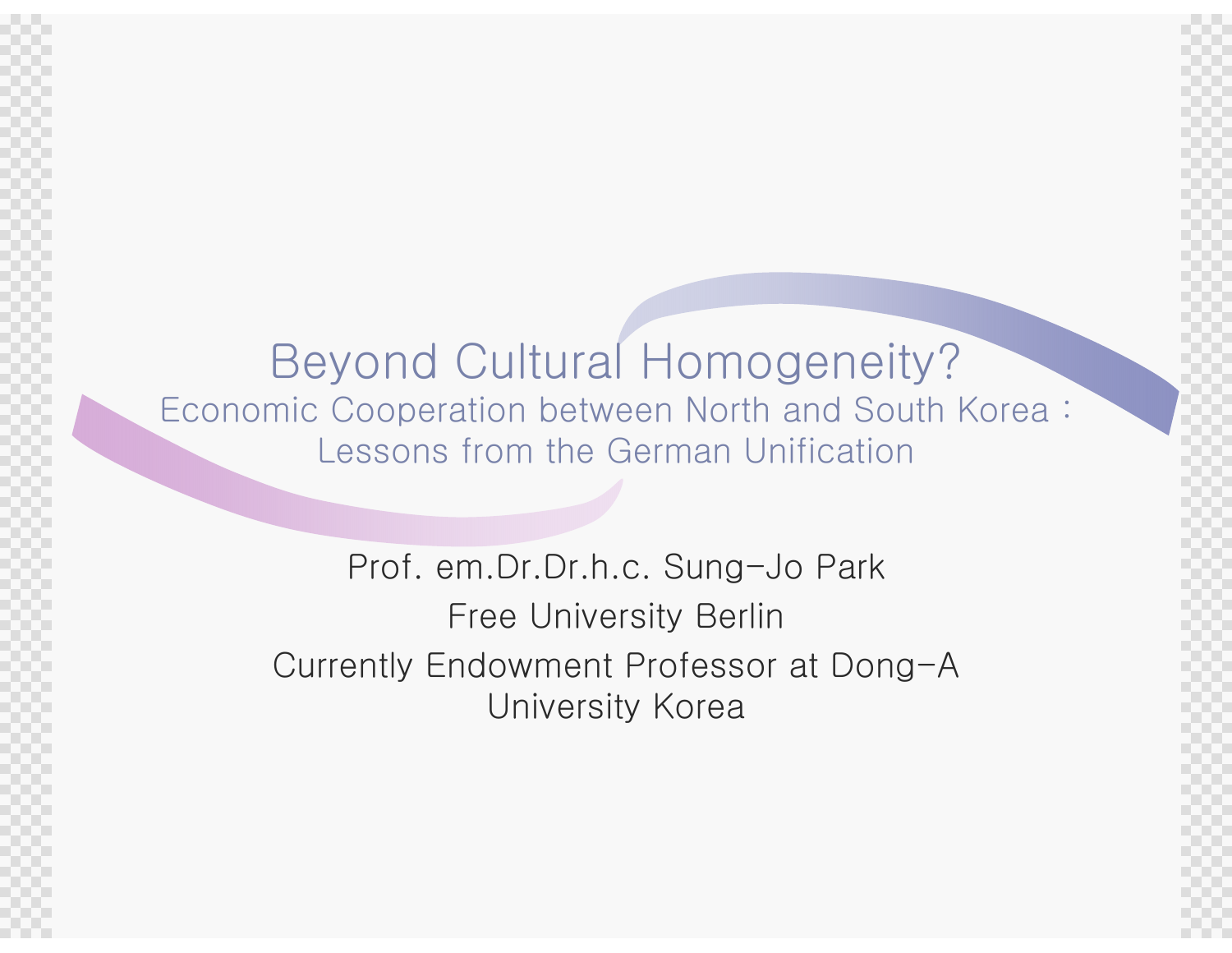# Table of Contents

- 1. Starting Point: Nation
- ◈ 2. Economic Integration in Germany
- 2.1. Financial Transfer for Economic Transformation
- $\rightsquigarrow$ 2.2. Privatization of State-Owned Companies
- $\Leftrightarrow$ 2.3. Economic, Currency and Social Union
- ◈ 3. Convergence or Divergence between East and West Germany
- 4. Lessons for Korea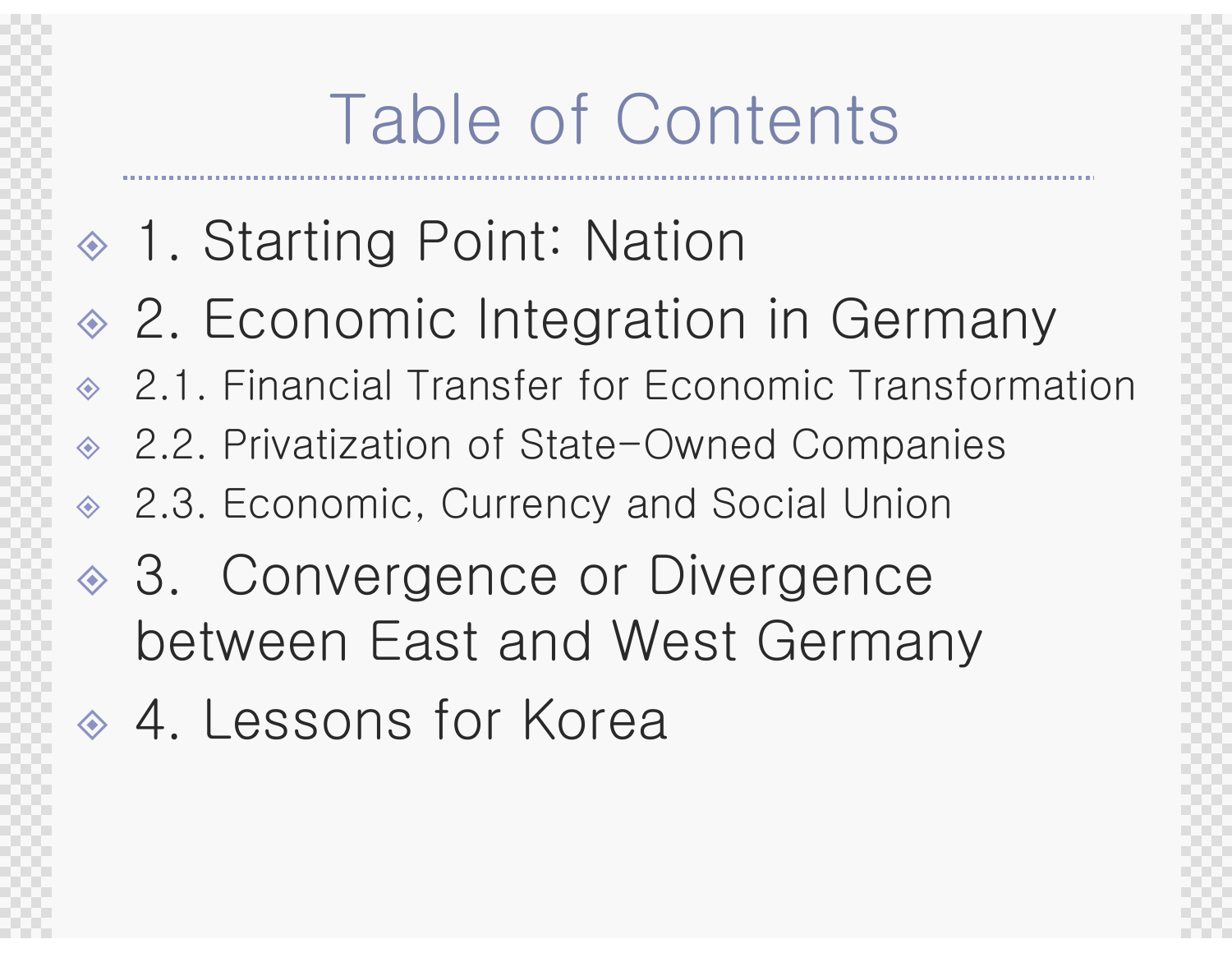# 1. Starting Point: Nation

- $\Leftrightarrow$  Not full understanding of the socialist economy. Instead the cultural homogeneity ('nation') kept from profound analysis of socialism and communistic dictatorship. No expertise for economic integration!
- $\langle \diamond \rangle$  Capitalism: not only free competition and private property, but also *individual creativity and creative*  destruction (Smith + Schumpeter) = instrumental rationality
- $\color{red}\diamondsuit$  Socialism: not only forced work and collective property, but also collective **'**equality**'** and stagnation and (Marx + Engler) = system rationality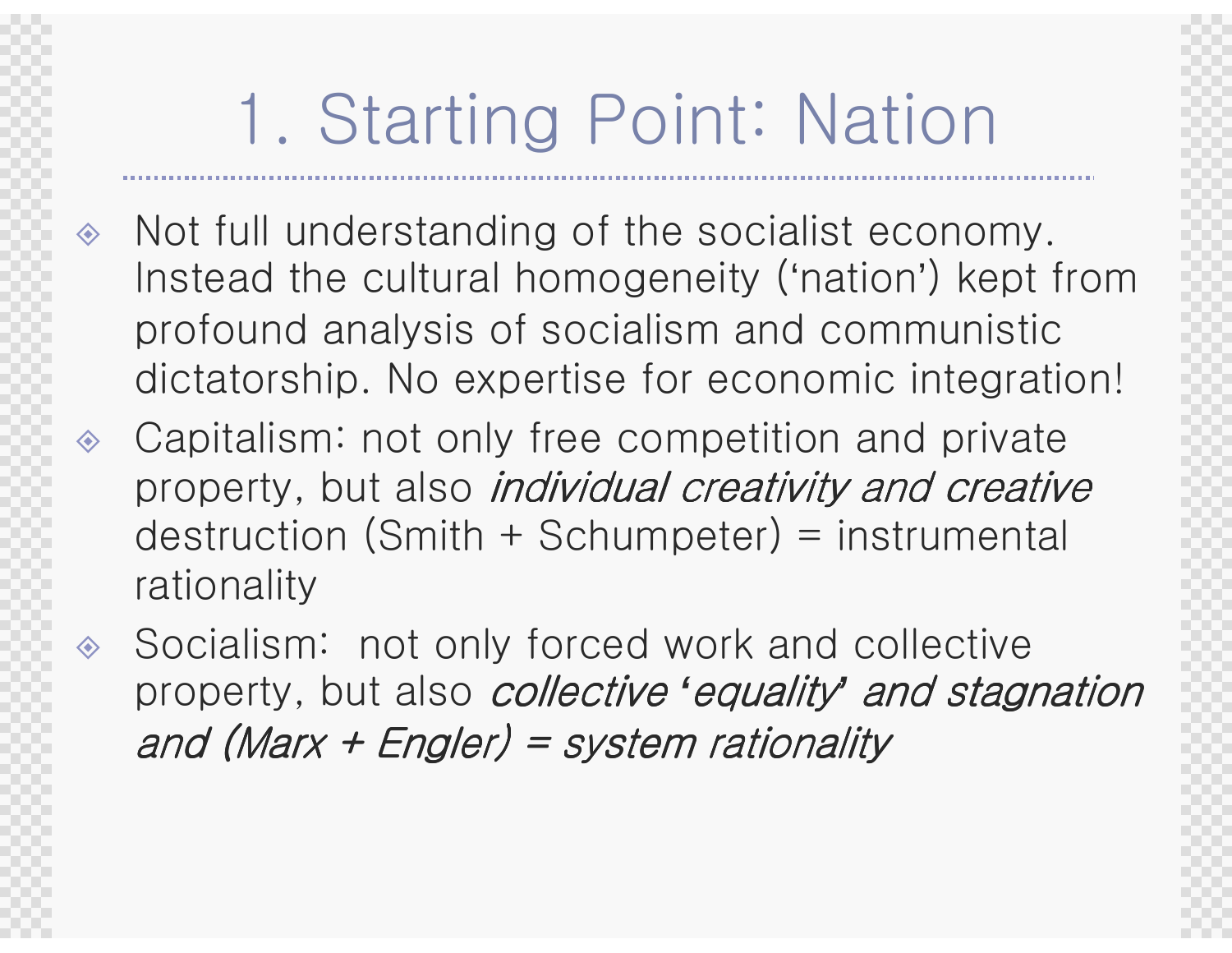2. Economic Integration in Germany 2.1.Financial Transfer for Economic Transformation◈ Promise of Politicians (e.g ◈ Promise of Politicians (e.g. Helmut Kohl: his words : "bluehende Landschaft") implying "we will achieve the western german economic standard in East Germany within 3-5 years)

solidarity pact ( "Unification costs")

<mark>◇</mark>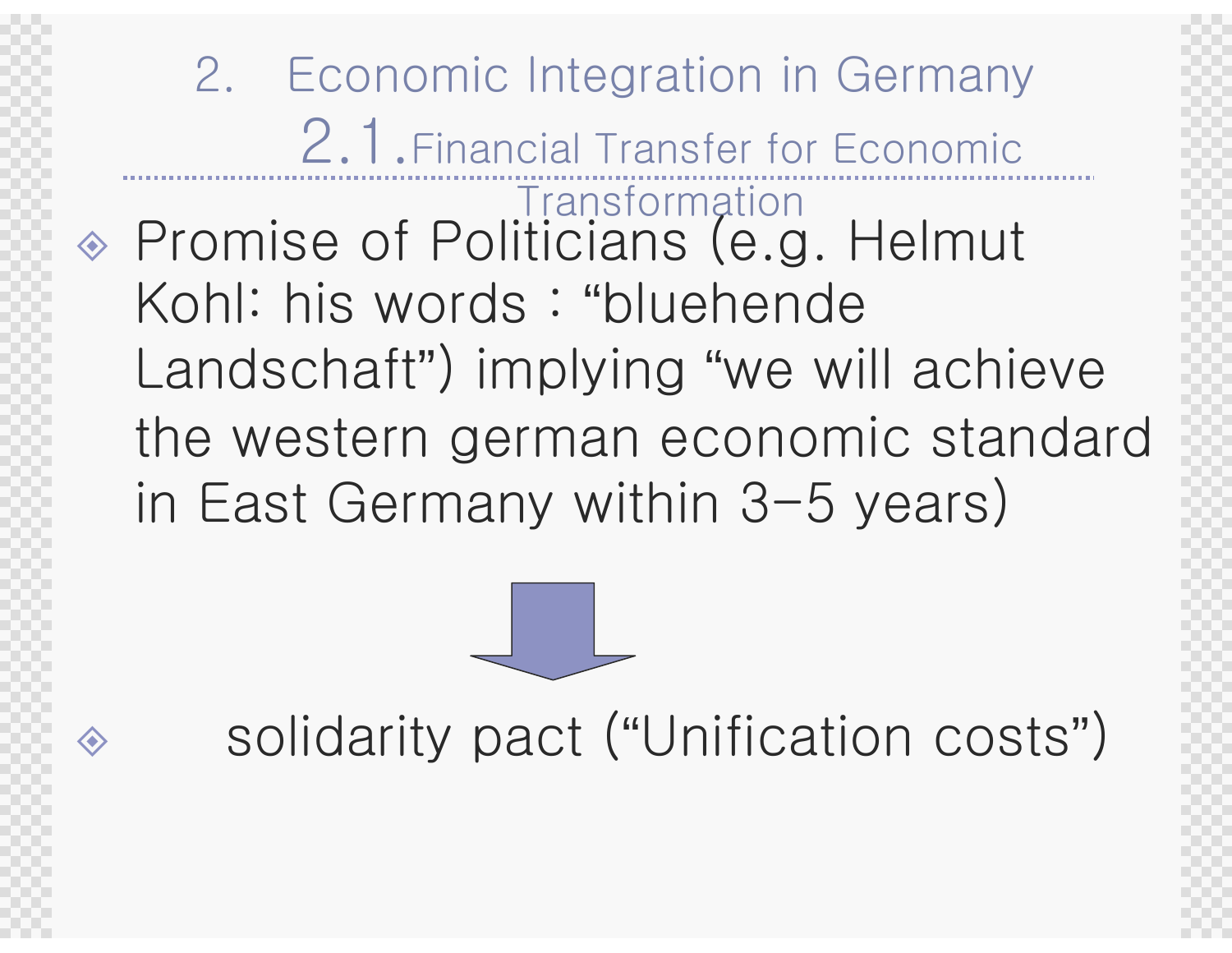#### Exploitation of West Germans by East Germany?

 Net Financial Transfer from West to East (unit: billion Euro)  $\langle \diamond \rangle$ 

| $\diamondsuit$                                             | 1990                              | $1991 - 1999$ $1991 - 2003$        |     |      | 1991-2004 1990-2006 |  |  |
|------------------------------------------------------------|-----------------------------------|------------------------------------|-----|------|---------------------|--|--|
| ◈                                                          |                                   |                                    |     |      |                     |  |  |
| $\diamondsuit$                                             | 29,7                              | 630,4                              | 900 | 1200 | 1400                |  |  |
|                                                            |                                   |                                    |     |      |                     |  |  |
| $\diamondsuit$                                             |                                   | Fed.gov. inclus. EU: major grantor |     |      |                     |  |  |
| $\begin{matrix} \diamondsuit \\ \diamondsuit \end{matrix}$ | Expenditures: Social Insurance    |                                    |     |      |                     |  |  |
| ◈                                                          | infrastructures                   |                                    |     |      |                     |  |  |
| ◈                                                          | diverse subsidies                 |                                    |     |      |                     |  |  |
| ◈                                                          | economic promotion for investment |                                    |     |      |                     |  |  |
| $\diamondsuit$                                             | <i>(Schroeder 2006)</i>           |                                    |     |      |                     |  |  |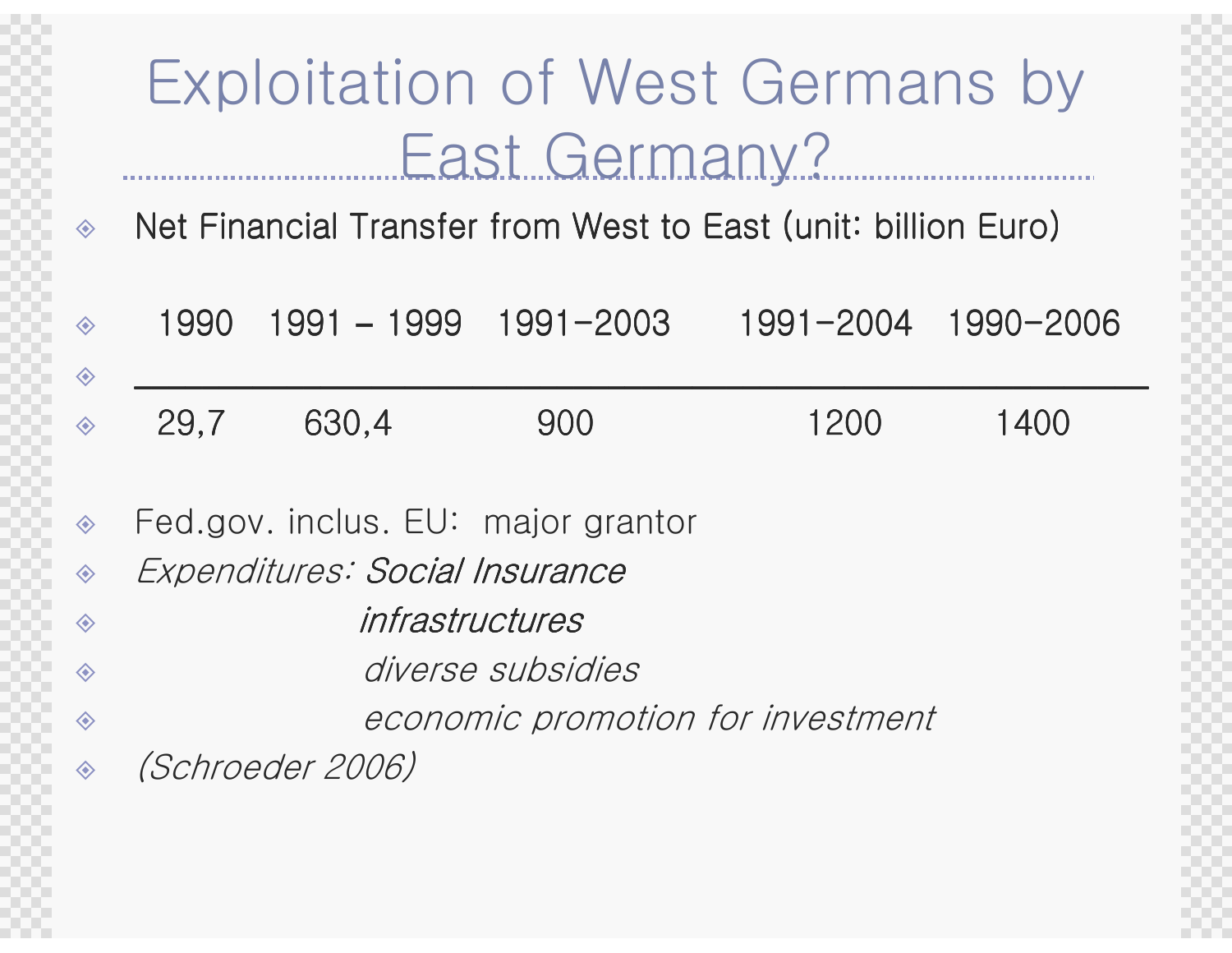#### Construction investment per capita (current prices) after unification: 'construction boom**'**

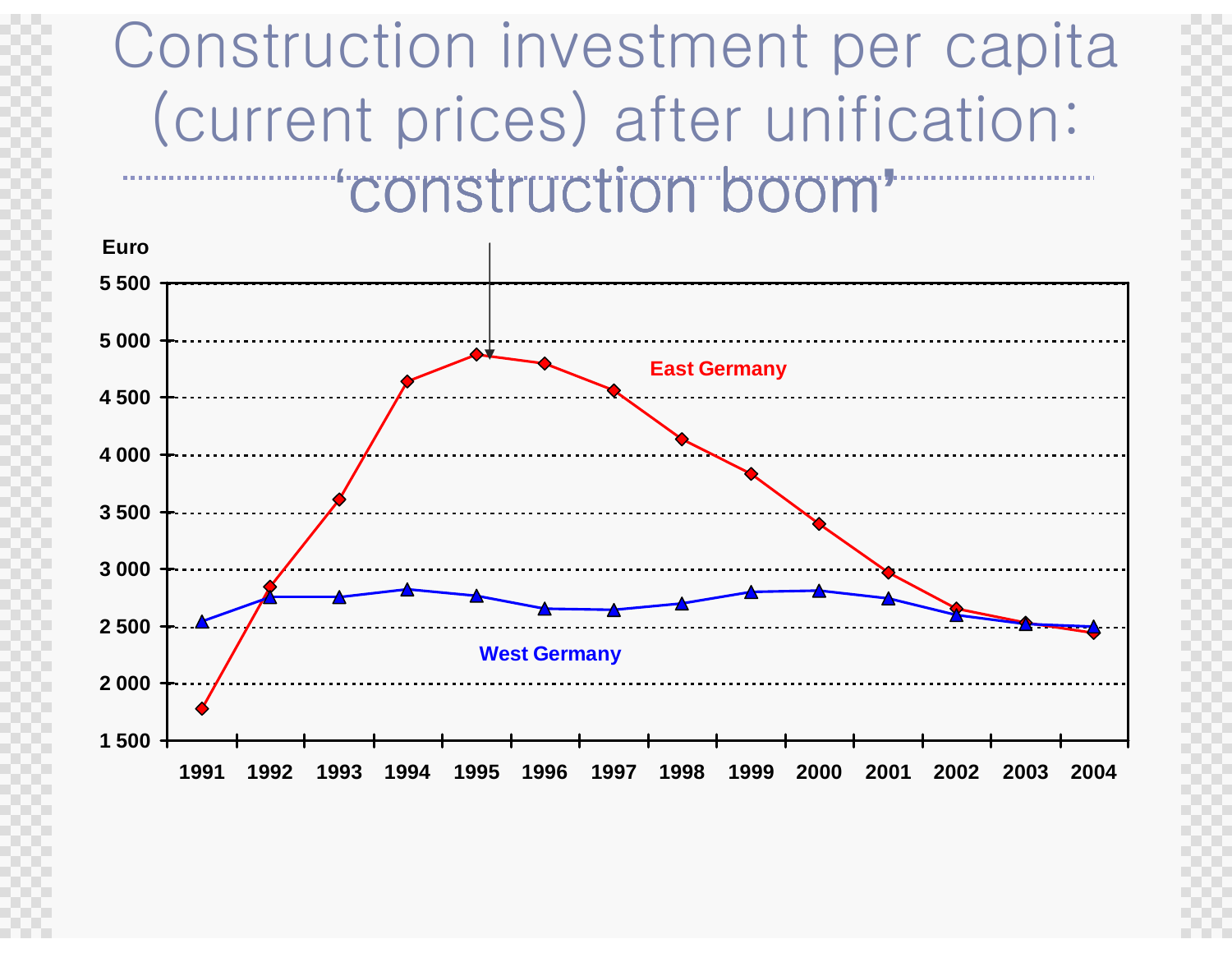#### Consequences of financial transfer

# Transfer till 2019

- Expenditures preferably for consumptive investment (e.g. social insurance….), not primarily for productive investment
- The net financial tranfsfer:4-5% of GDP
- West german local communities lack urgent investment in infrastructure entailing higher debt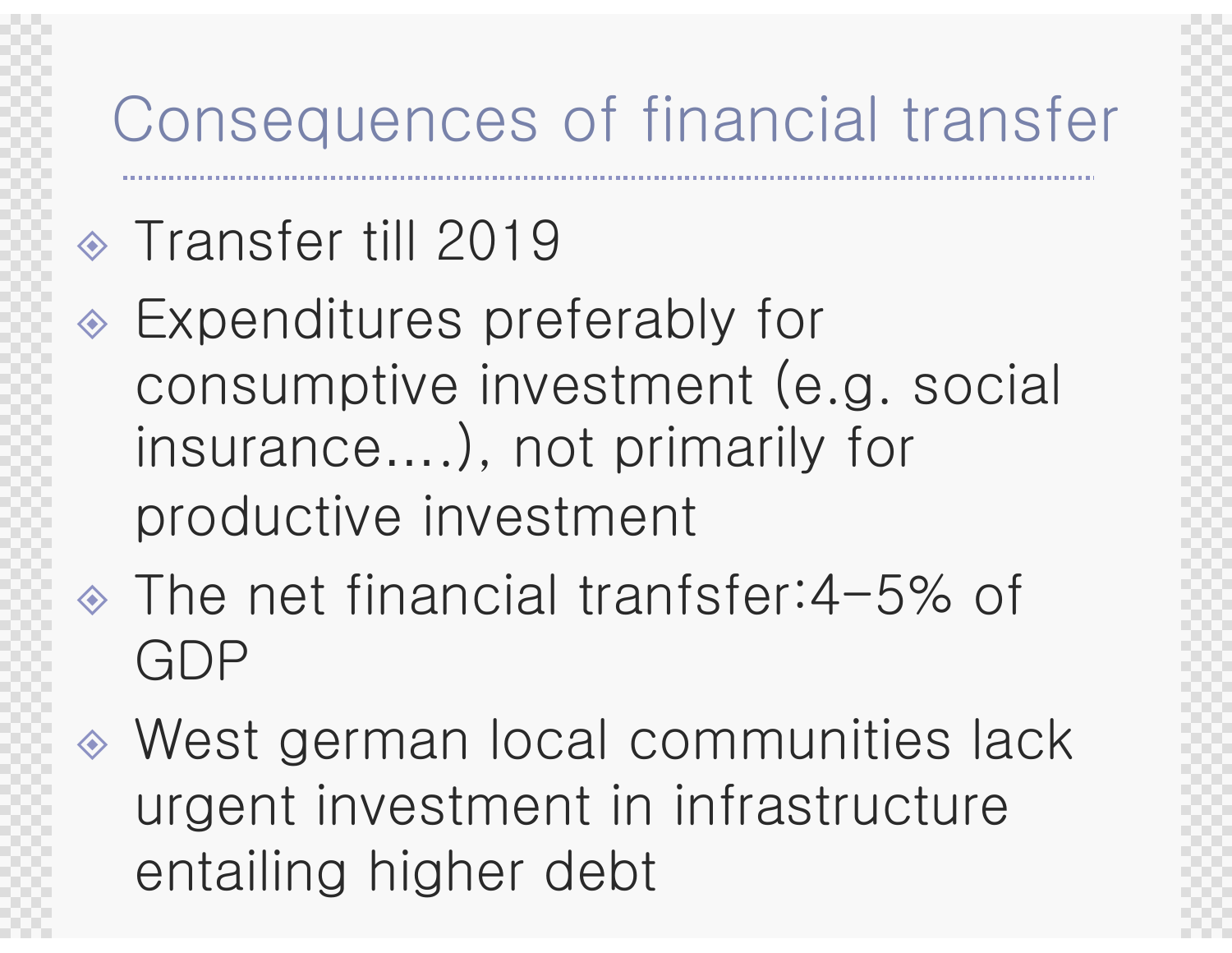#### 2.2. Privatization of state-owned companies (1994) (Ludwig 2007)

| <b>Results of</b><br><b>Activities</b> | <b>Stock of Enterprises</b> |         | Ownership                      | <b>Stock of Enterprises</b> |         |
|----------------------------------------|-----------------------------|---------|--------------------------------|-----------------------------|---------|
|                                        | <b>Number</b>               | in $\%$ |                                | <b>Number</b>               | in $\%$ |
| Liquidation                            | 3 6 6 1                     | 30.5    |                                |                             |         |
| <b>Municipalization</b>                | 263                         | 2.2     | <b>Local Authorities</b>       | 263                         | 3.2     |
| <b>Re-Privatization</b>                | 1571                        | 13.1    | <b>Former Proprietors</b>      | 1571                        | 18.8    |
| <b>Privatization</b>                   | 6 5 1 4                     | 54.2    | <b>Management-Buy-Outs</b>     | 2697                        | 32.3    |
|                                        |                             |         | <b>West German Investors</b>   | 2962                        | 35.5    |
|                                        |                             |         | <b>Foreign Investors</b>       | 855                         | 10.2    |
| <b>Total Result</b>                    | 12 009                      | 100.0   |                                | 8 3 4 8                     | 100.0   |
| <b>Trustee Agency</b>                  |                             |         |                                |                             |         |
| <b>Net Stock</b>                       | 354                         |         | <b>State Owned Enterprises</b> | 354                         |         |
| <b>Gross Stock</b>                     | 12 3 63                     |         |                                |                             |         |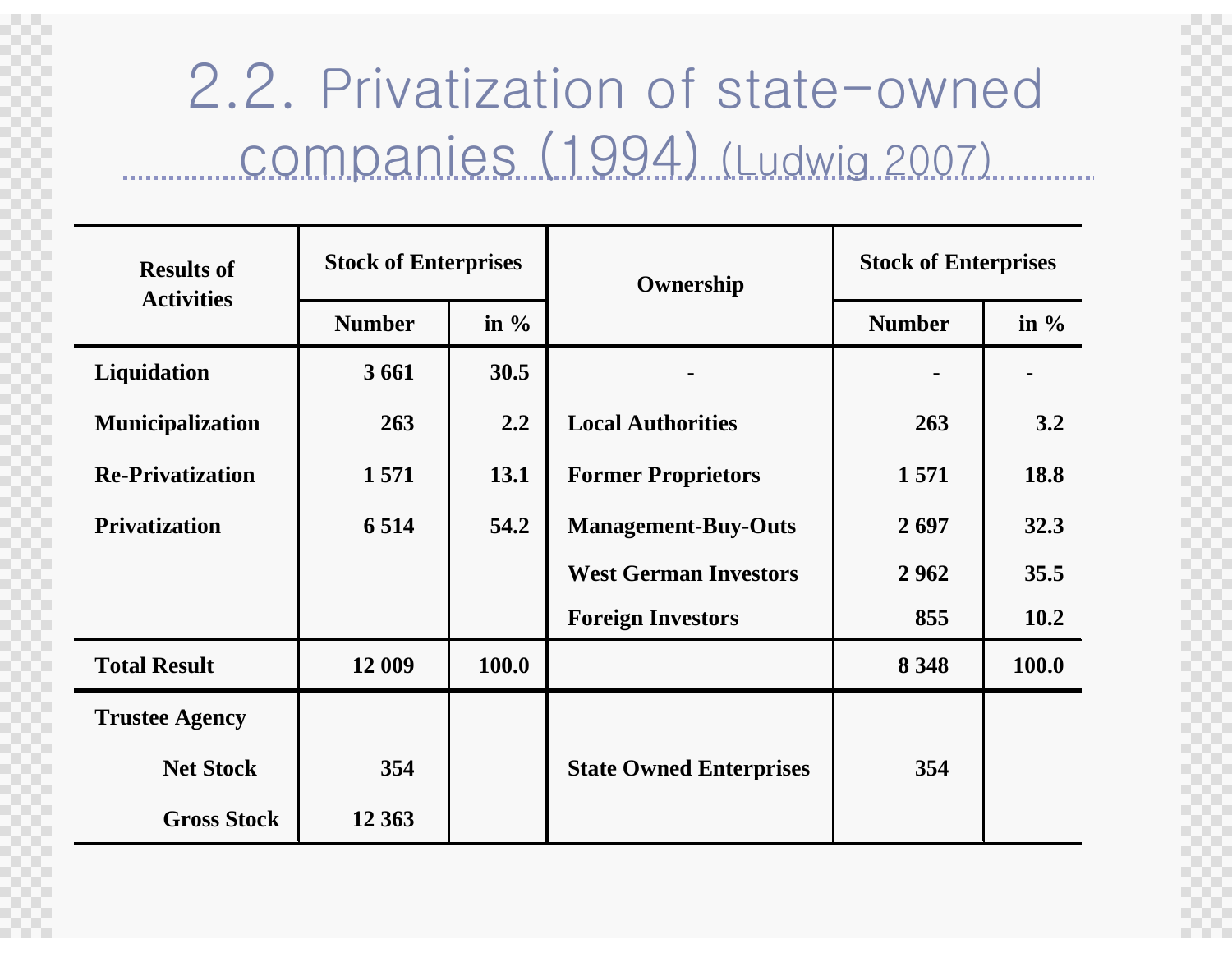# Result of privatization

- 1.Without concept of regional and industry policy 'privatization within a very short period' -crash or gradualism?
- 2.Without expertise and capability of the Treuhandanstalt
- <sup>3</sup>.'filets in german hand'!
- $\diamondsuit$ East German Owners: 79%
- $\Leftrightarrow$ West German Owners: 9,0%
- $\diamond$ Foreigners " 2,0%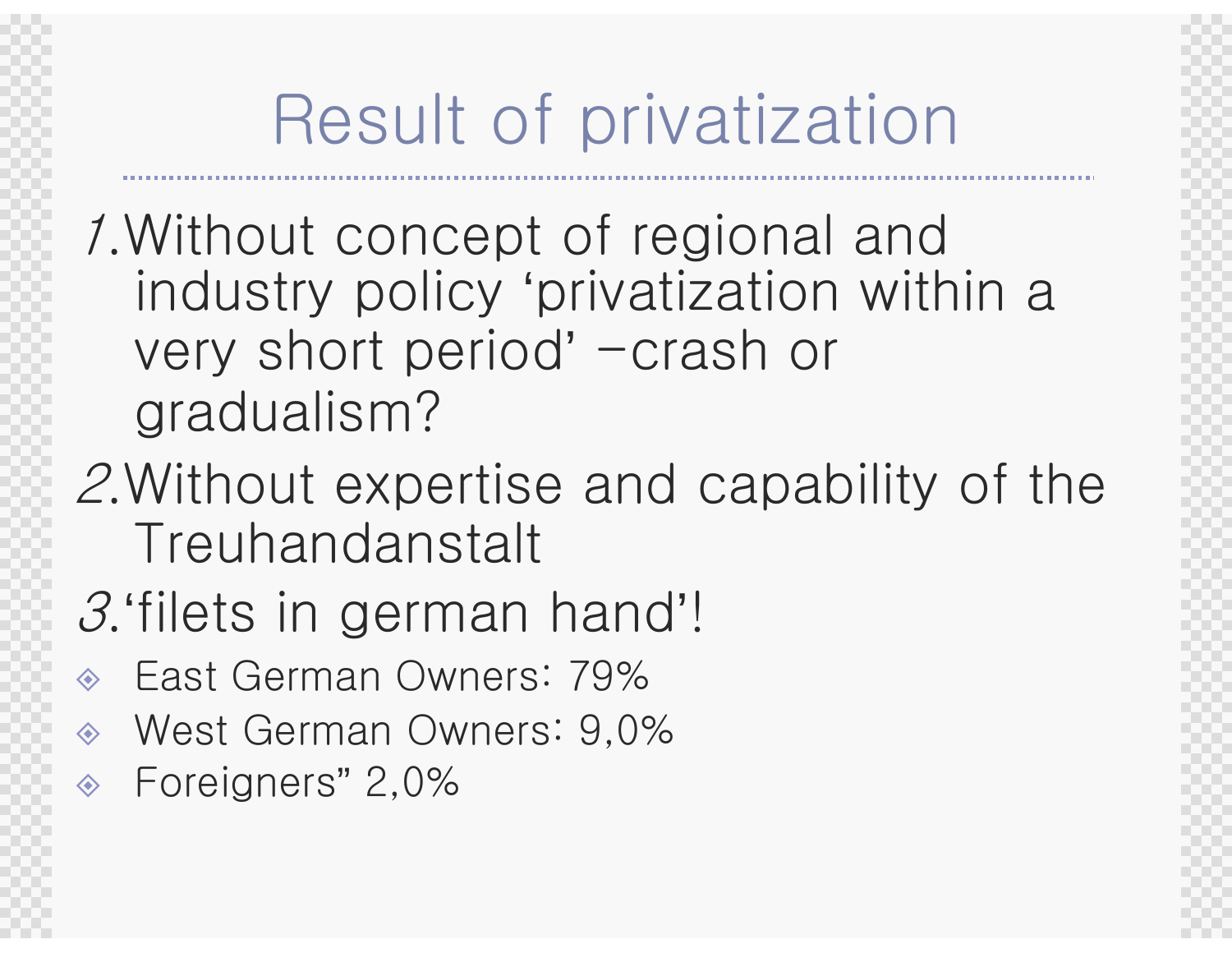- 
- $\Leftrightarrow$ 4. privatisation of 'Kombinat' *in toto*<br>impossible managemen imanagement-buyout (MBO) – 2697 cases and west germaninvestors' preference for MBO
- ◈ 5. From the Kombinat economy to SM-sized economy: majority of the east germaneconomy: sm-sized enterprises
- East Germany: companies with 1000 persons  $\mathcal{L}_{\mathcal{A}}$  , and the set of  $\mathcal{L}_{\mathcal{A}}$  13% of total labor force; in West Germany 41%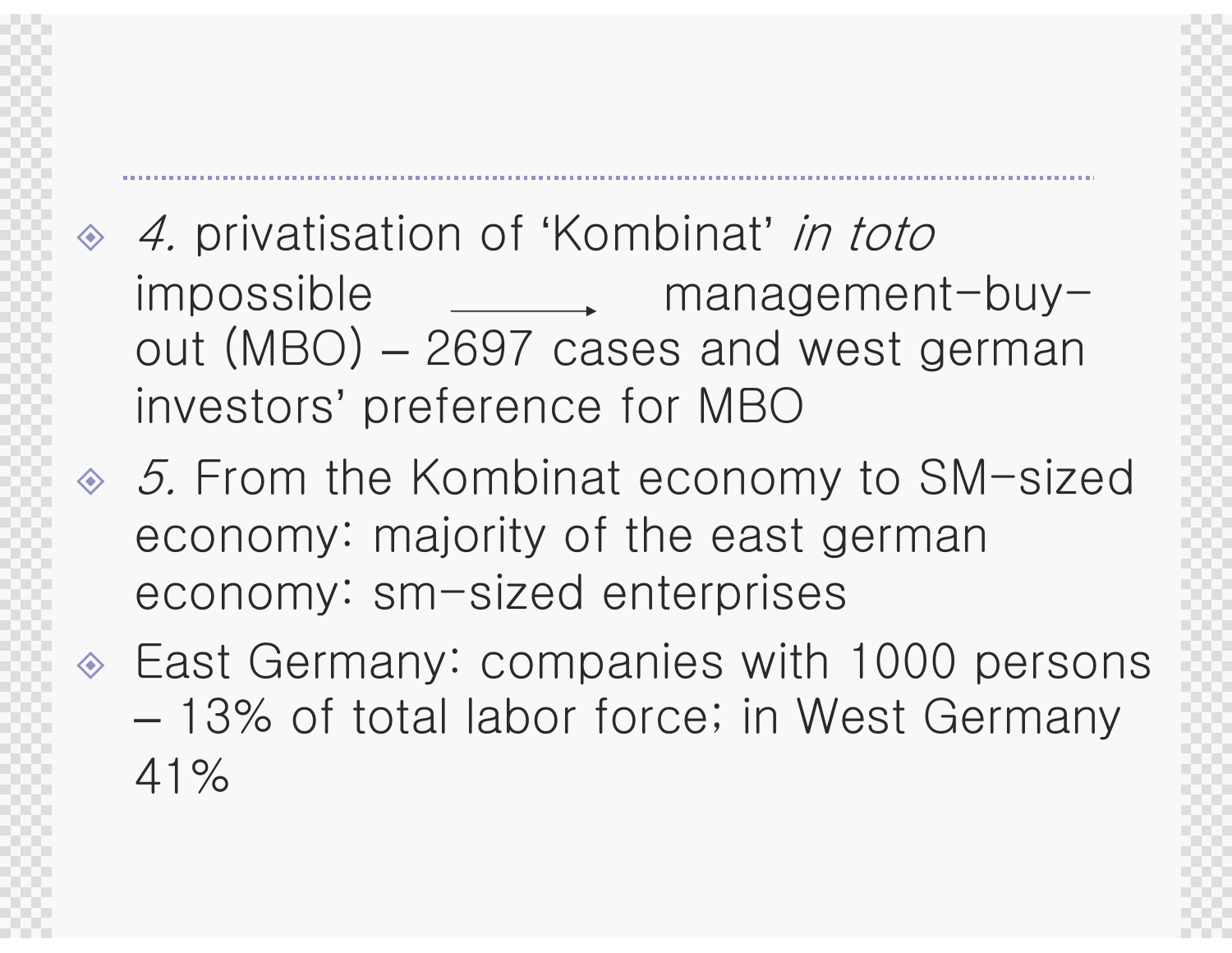#### Gap of real capital in private sector of East Germany compared with West Germany (=100) (Ludwig 2007)

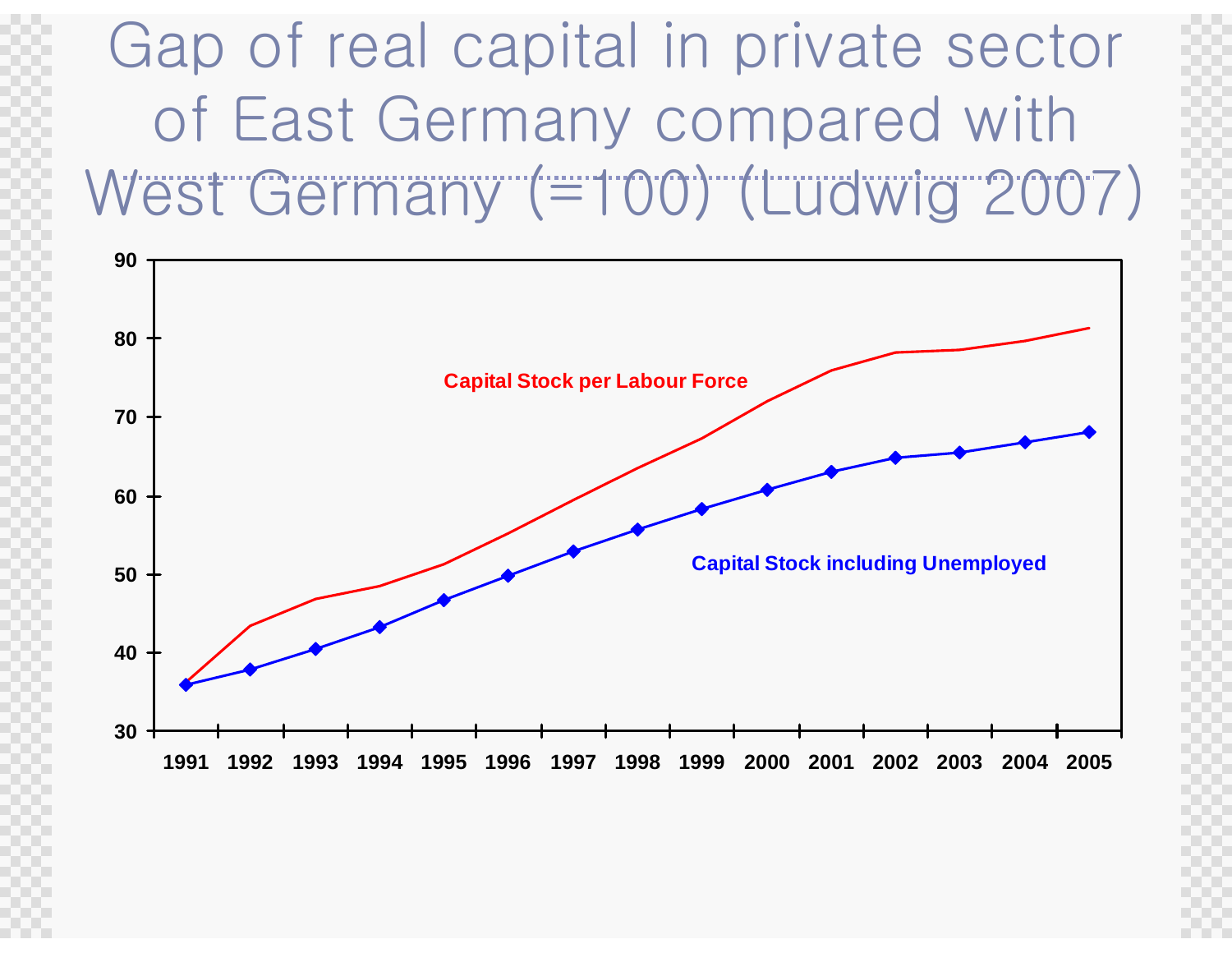## Increasing debt by privatization



privatisation revenue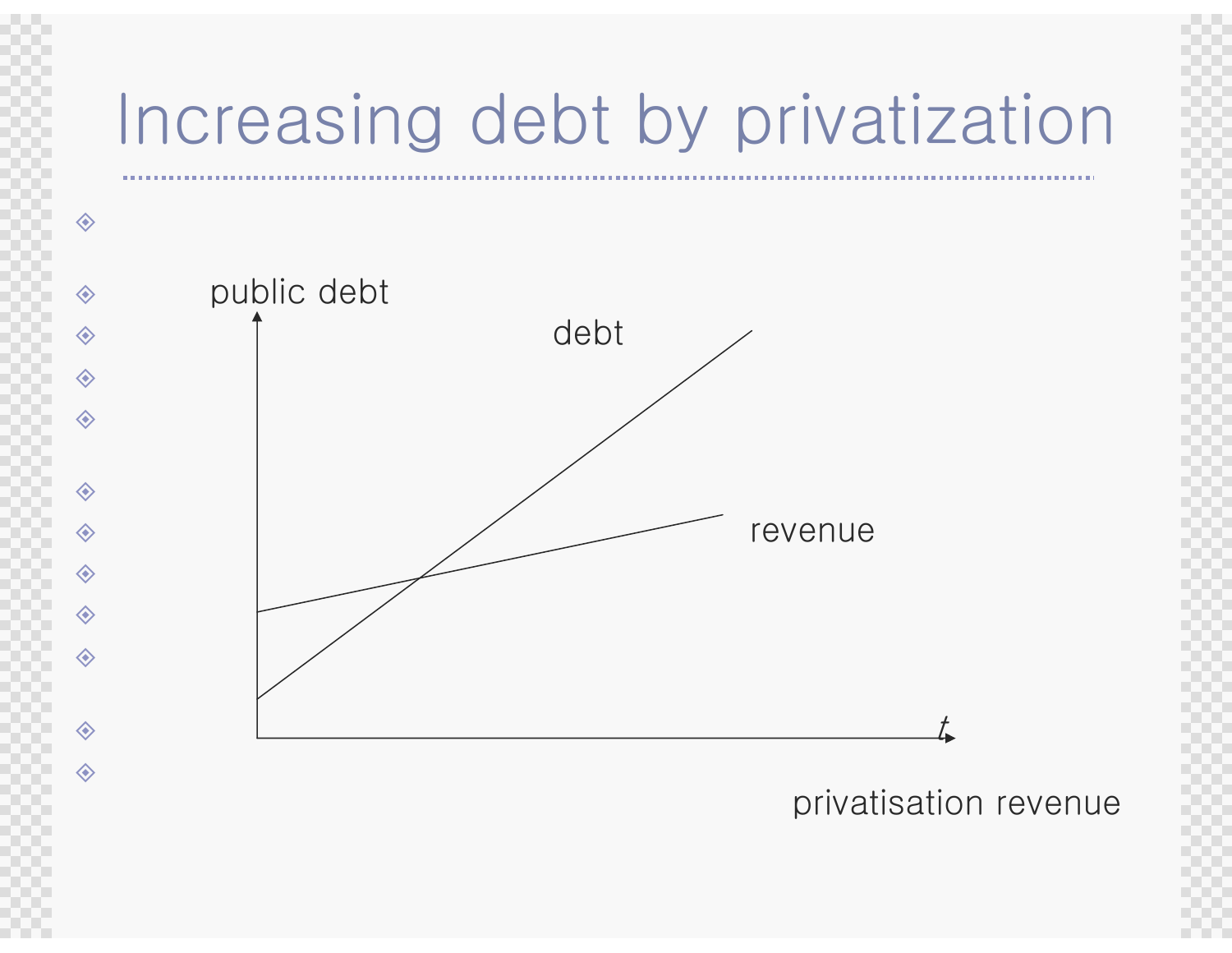## Reasons

- For privatization the Treuhandanstalt had to pursue huge expenditures for
- Corporate restructuring
- Employment guarantee
- Investment guarantee
- Environmental protection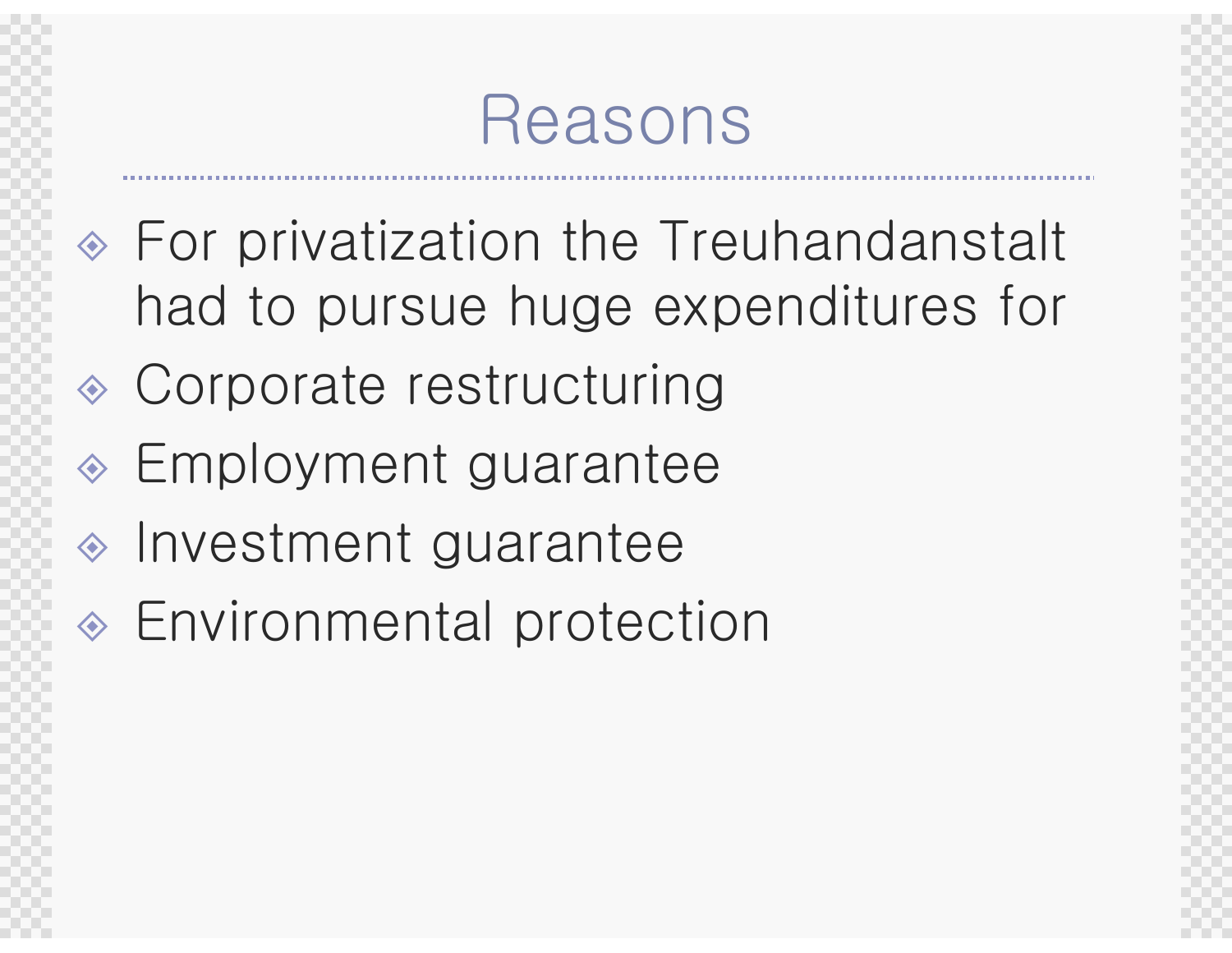## 2.3. Currency, Economic and Social Union (1990)

- $\diamondsuit$  Market (black) exchange rate: 20:1; 'official exchange rate':4:1
- ◈ Debate on exchange rate between1 West German DM against 2 East German DM
- Political decision: 1 : 1
- Argument by the government: in case 1:2 a kind of exodus from East Germany to West Germany would be possible : '*political* argument against economic rationality argument against economic **'**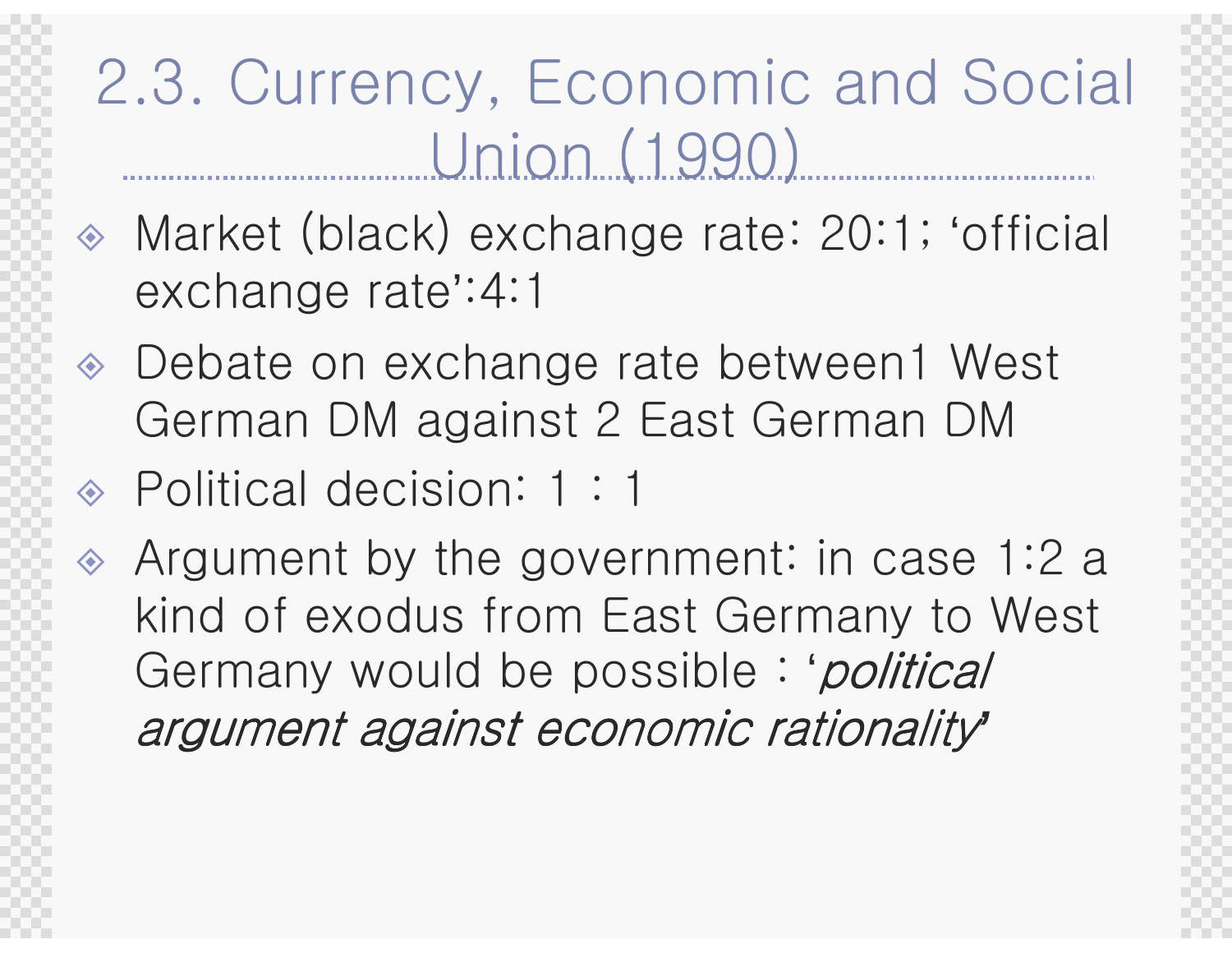3. Convergence or Divergence between East and West Germany.after the unification: productivity gap  $-$  West Germany 100 : East Germany 40-50 (??????)

.then currency union 1:1  $\mathcal{L}_{\mathcal{A}}$  , and the set of  $\mathcal{L}_{\mathcal{A}}$  loss of competitiveness of East German companies

.loss of their major markets in East Europe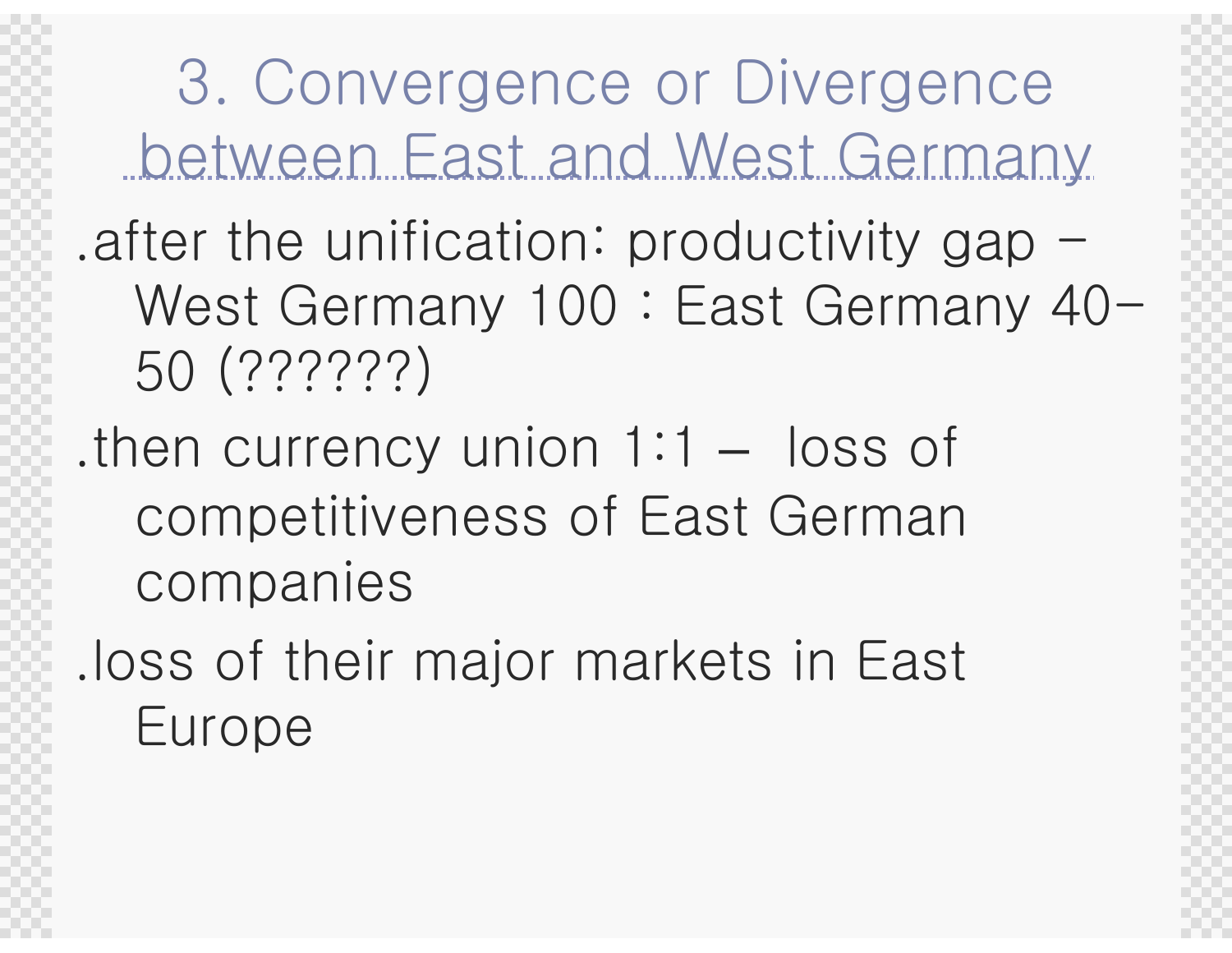## Productivity between East and West Germany 2006 (Ludwig 2007)

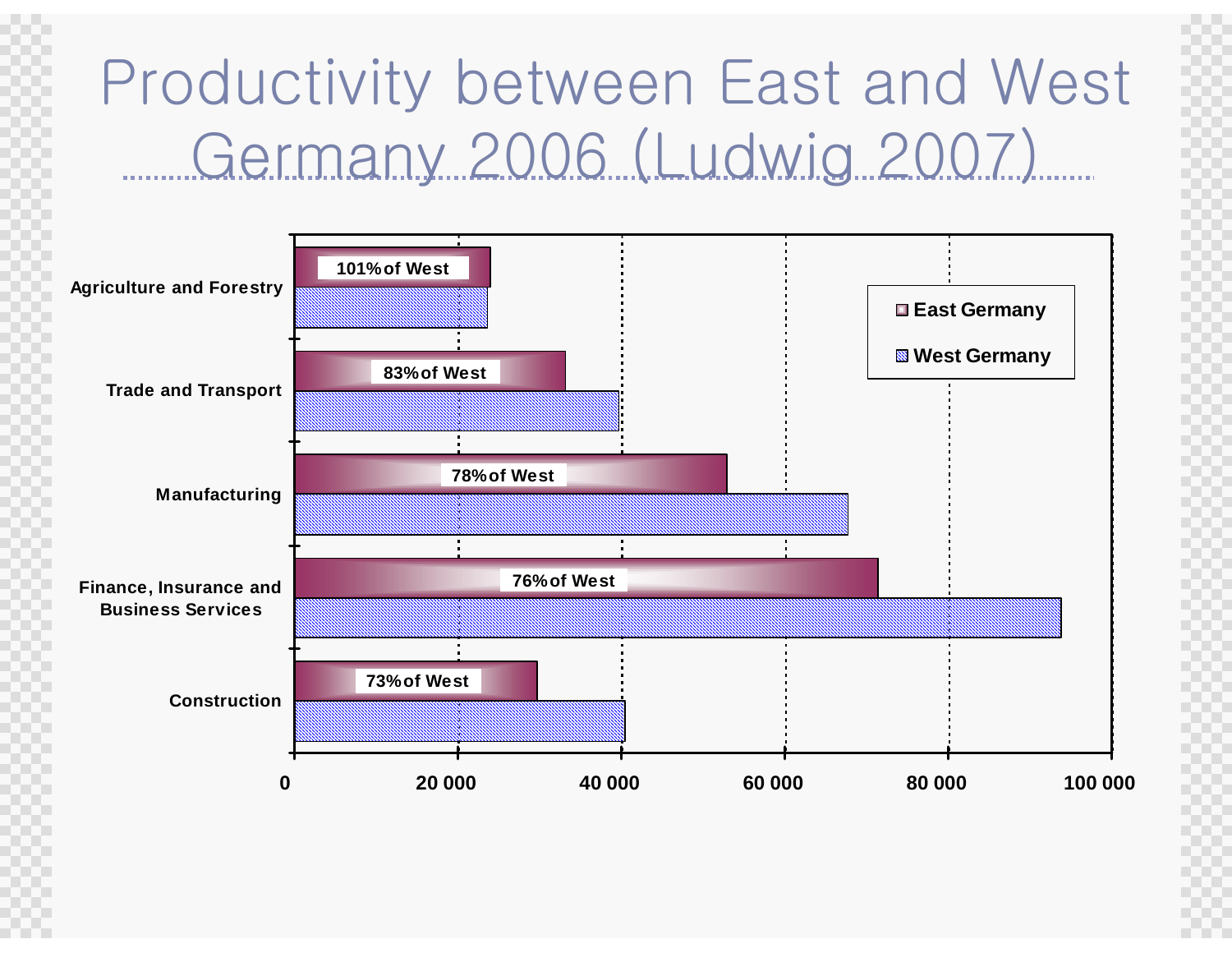## Unit Labor Costs Gap

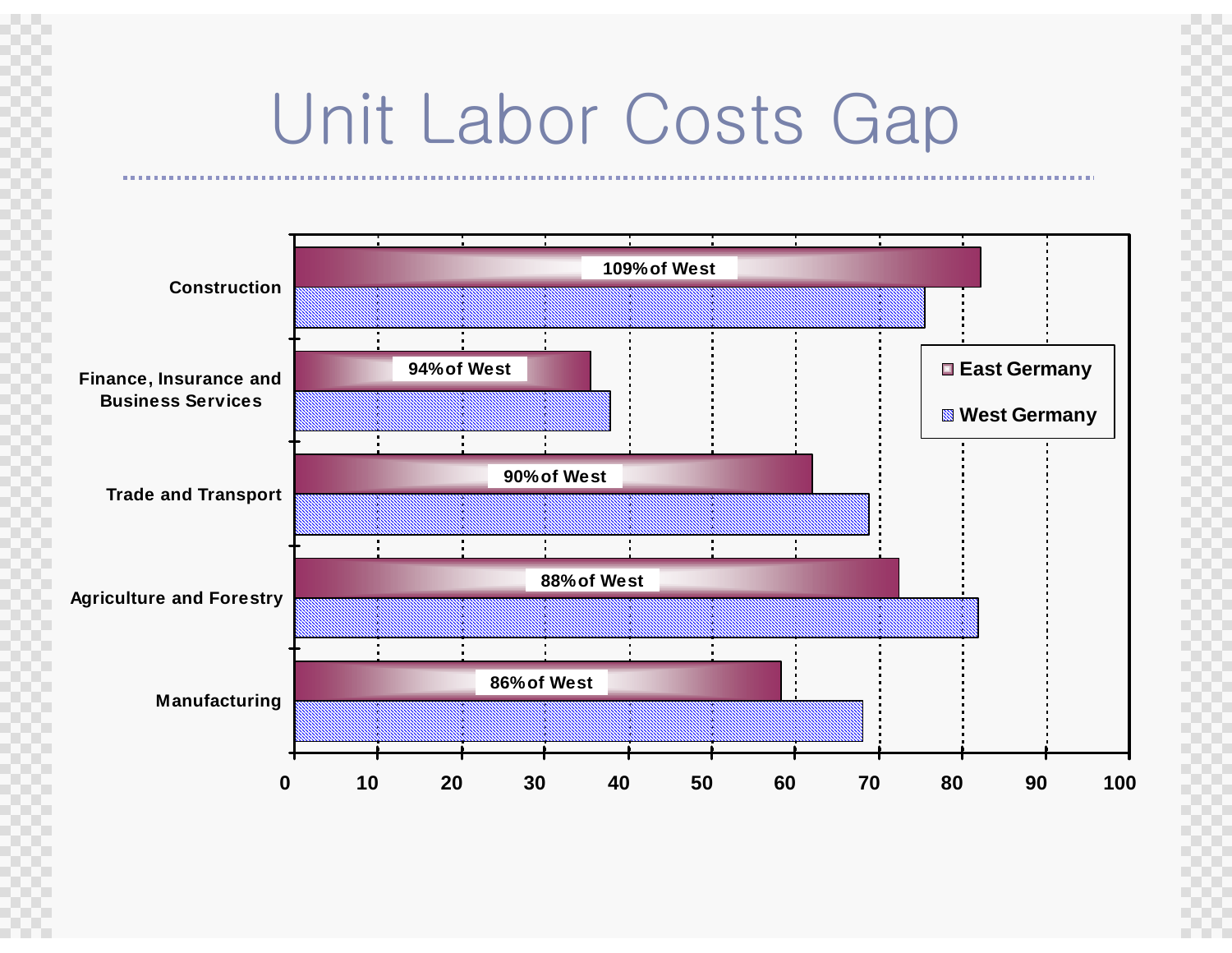Major Reason for this convergence:wage equalization between East and West

Politicians: 1:1 till mid 90ties

Germany

- Wage convergence:  $West = 100$ 
	- East 90,0 (1997)91,9 (2000)
		- 94,6 (2005
- $\hat{\diamond}$  Work Attitude (morale and creativity) convergence??????????????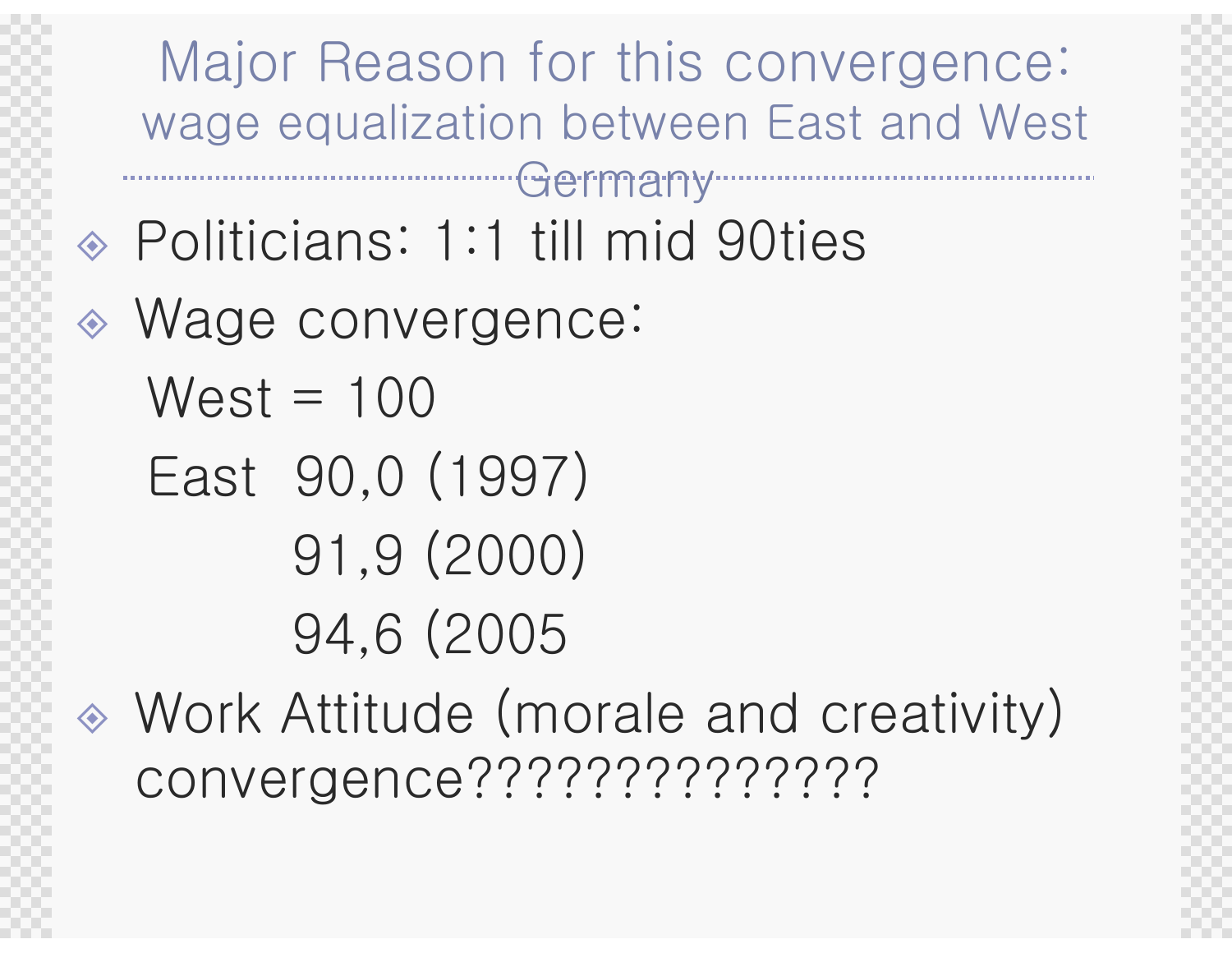#### West Germany = 100

|                                                                                 | 1992     | 1995     | 2000     | 2004     | 2006     |
|---------------------------------------------------------------------------------|----------|----------|----------|----------|----------|
| <b>Labour Force Participation</b><br><b>East Germany</b><br><b>West Germany</b> | 87<br>75 | 81<br>75 | 80<br>78 | 81<br>79 | 80<br>80 |
| <b>Reg. Unemployed</b><br><b>East Germany</b><br><b>West Germany</b>            | 15<br>6  | 14<br>8  | 17<br>8  | 18<br>9  | 17<br>9  |
| <b>Total Unemployed</b><br><b>East Germany</b><br><b>West Germany</b>           | 33<br>8  | 24<br>10 | 22<br>9  | 22<br>10 | 20<br>11 |
| <b>Active Labour Force</b><br><b>East Germany</b><br><b>West Germany</b>        | 64<br>70 | 65<br>68 | 64<br>71 | 65<br>71 | 66<br>72 |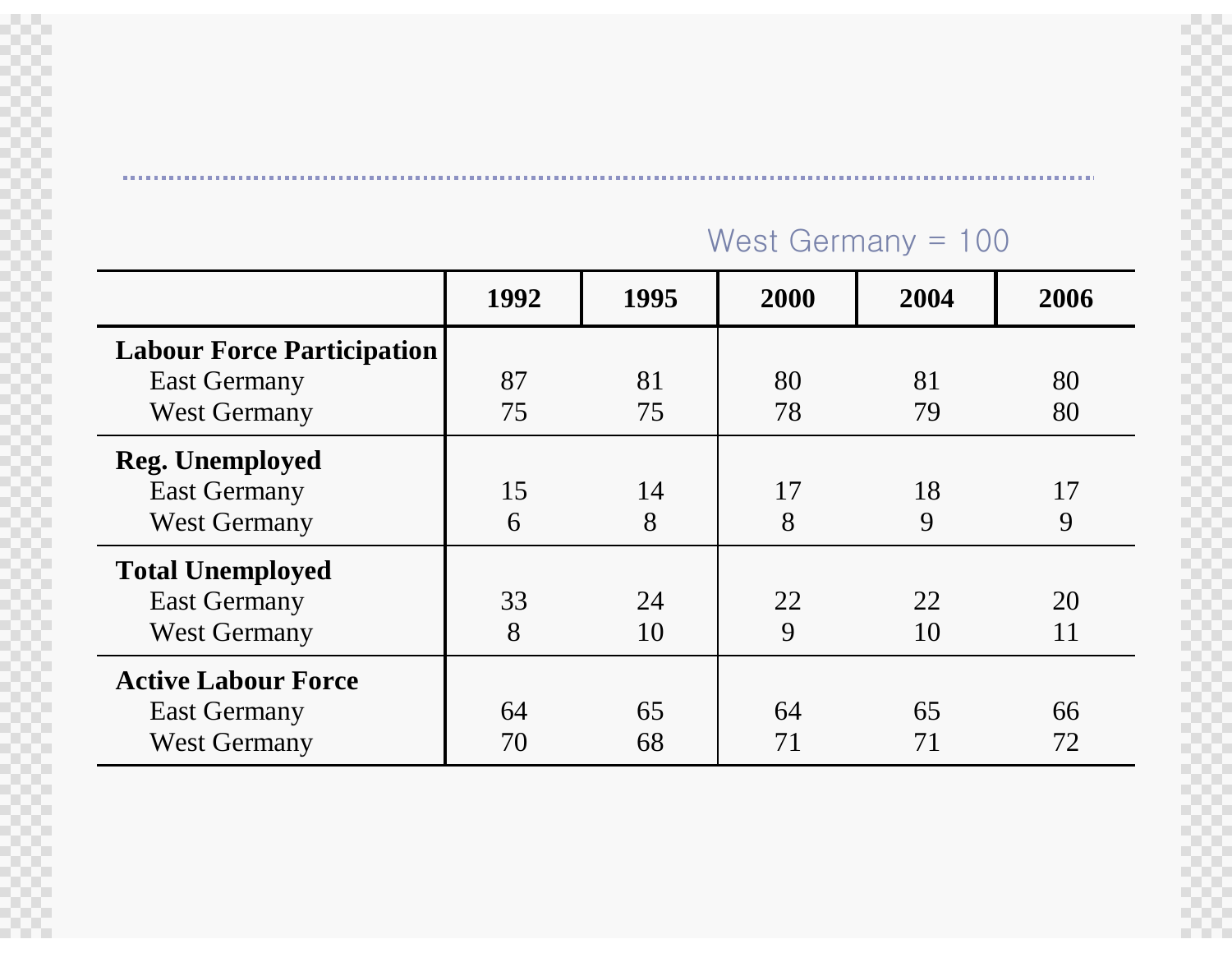#### West Germany = 100

|                                        | 1991           | 1995           | 2000 | 2006 |
|----------------------------------------|----------------|----------------|------|------|
| Disposable Income per Capita           | 52.1           | 74.4           | 799  | 78.3 |
| <b>Private Consumption Expenditure</b> | 55.2           | 74.1           | 80.2 | 78.9 |
| <b>Savings Rate per Capita</b>         | 28.1           | 70.4           | 69.1 | 65.1 |
| <b>GDP</b> per Capita                  | 33.6           | 60.6           | 63.1 | 67.9 |
| <b>GDP</b> per Labour Force            | 35.2           | 66.4           | 72.2 | 77.8 |
| <b>GDP</b> per Working Hour            | $\blacksquare$ | $\blacksquare$ | 67.1 | 73.5 |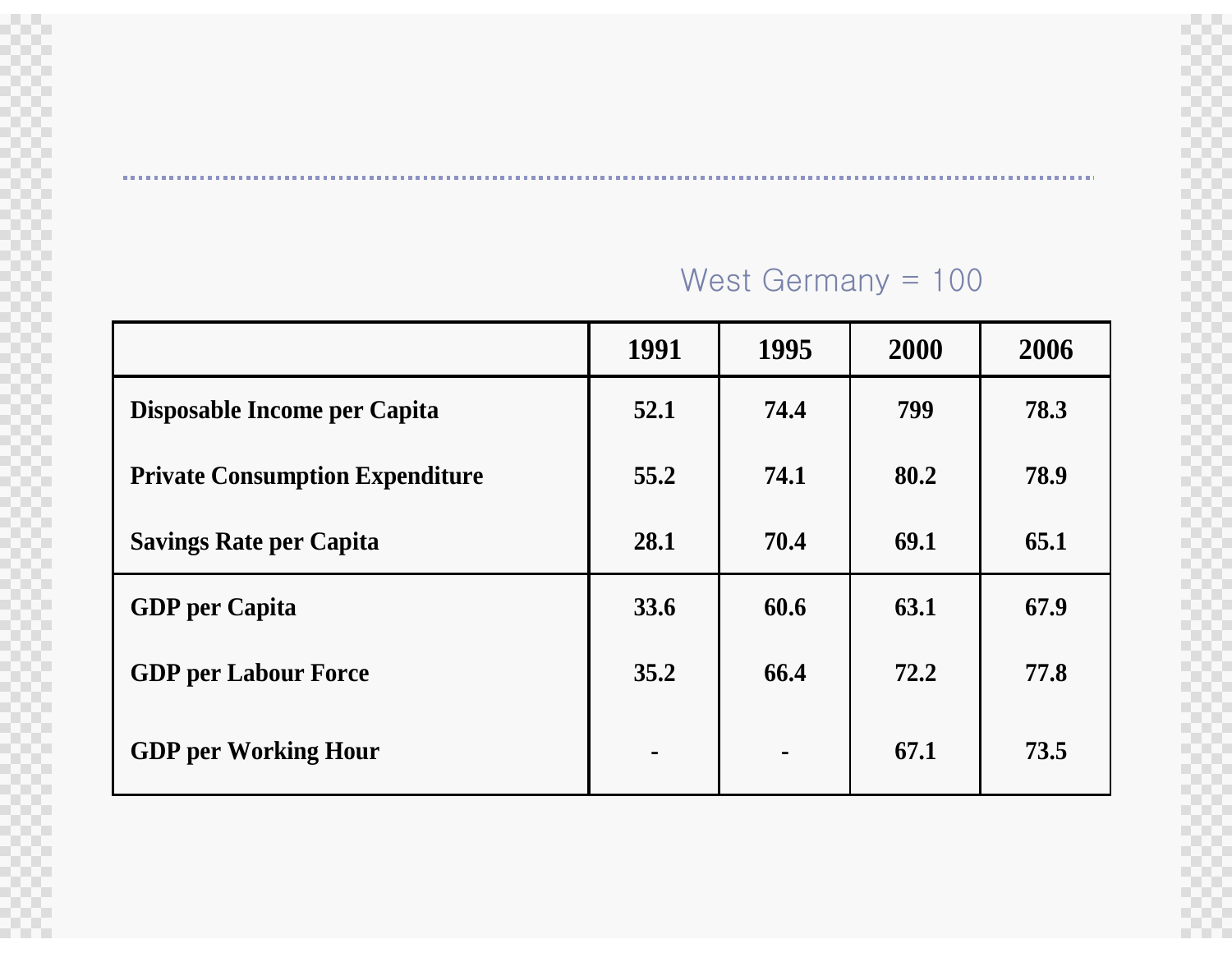# 4. Lessons for Korea

- Economic Transformation impossible by means of Economic Transformation impossible by means of "Nation"I IRIIII')' *OAI*N , "Nationalism", and domestic political strategies :Cultural homogeneity as a fiction!
- $\Leftrightarrow$  Economic cooperation does not necessarily lead to the unification
- ◈ Economic Cooperation= South Korean transfer of<br>Labor, intensive industries (manufacturing) to North  $\Leftrightarrow$ labor-intensive industries (manufacturing) to NorthKorea
- Economic cooperation should be left to calculation of  $\Leftrightarrow$ private economy, not instrumentalized for political gains.
- $\langle \bullet \rangle$  Peaceful coexistence of market economy and socialist economy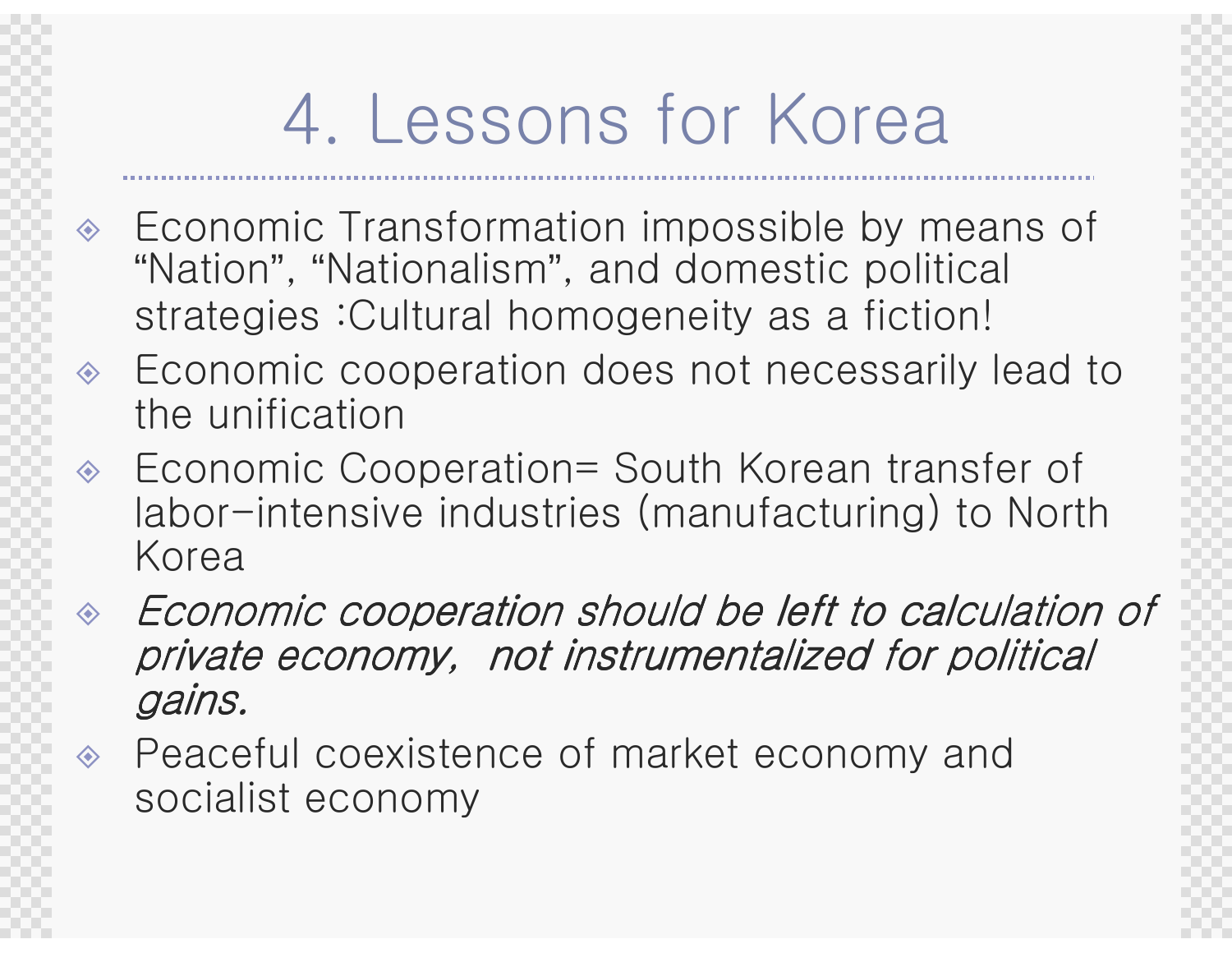# More precisely!

- Profound expertise about 'socialist economy' and 'socialist human-being'
- $\textdegree$  aid for *reform and opening*, and selfreliant development, yes, but no 'german-type net financial transfer to NK'
- $\triangle$  *Integration* of NK economy into the regional cooperation scheme, yes; but no 'unification by koreans themselves'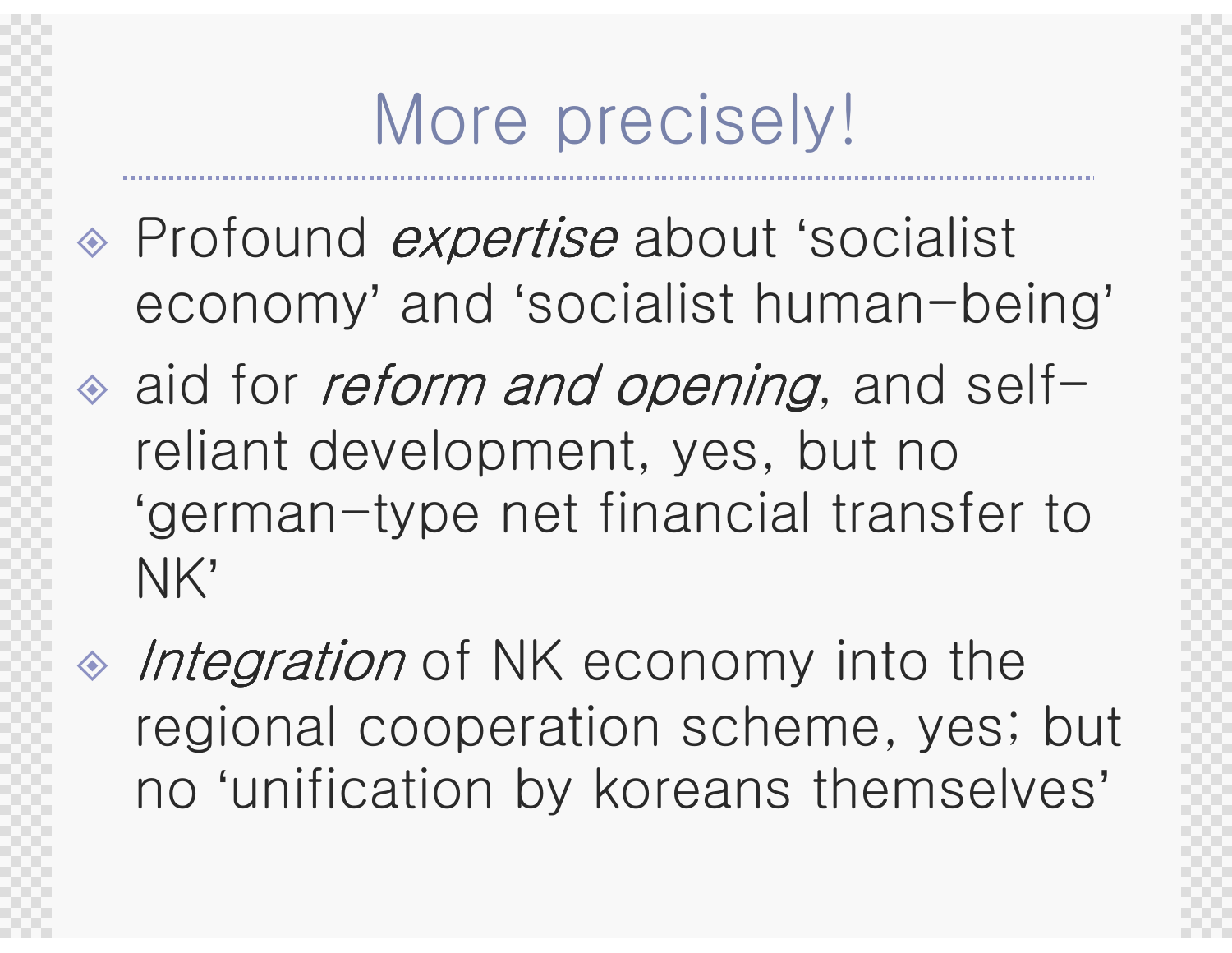- No german-type privatization, but gradual strategy in close connection with reform and opening, and sustainable industrial restructuring of NK
- No german-type currency union, but, first of all, efforts to enhance productivity based on bringing the principle of competition and efficiency into mind of NK people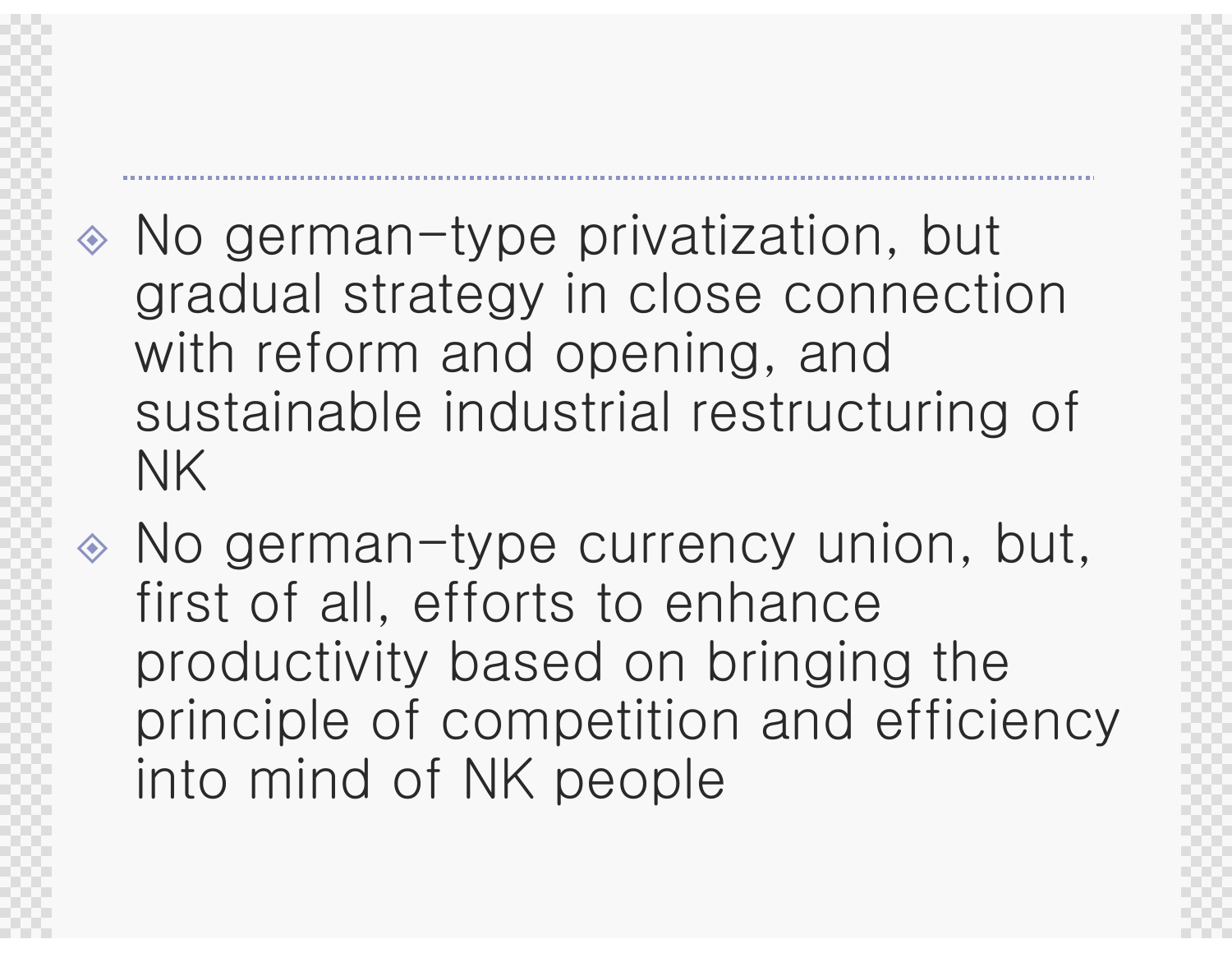## German Experiences and Korean **Perspective**

#### $\diamondsuit$ New unification connotation

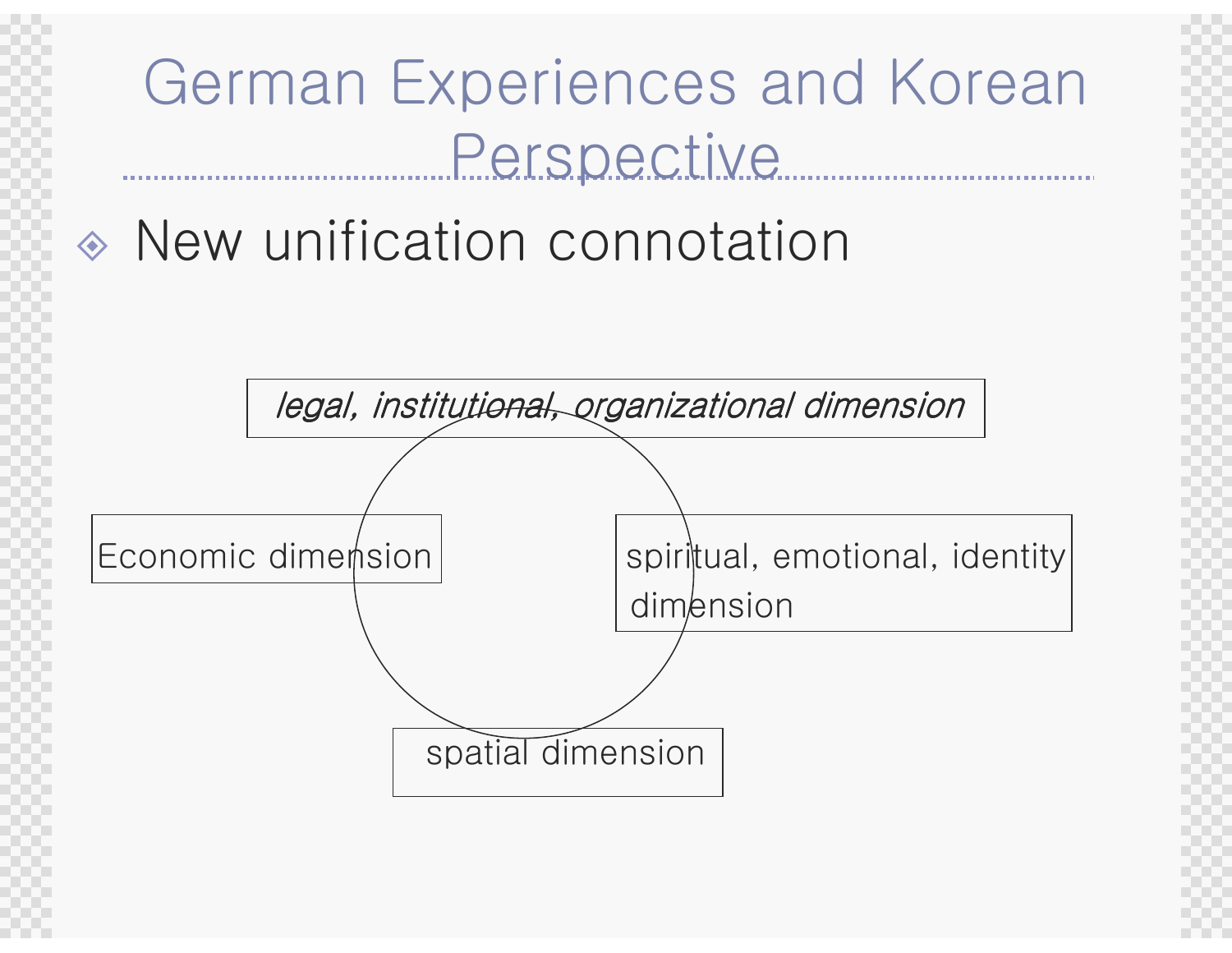#### -German reality:

Division after the UnificationOssi versus Wessi

- -Korean reality and PerspectiveDivision in South Korea before the Unification
- -" As Long as we talk on the unification ofKoreans themselves we get increasingly distance from the unification."